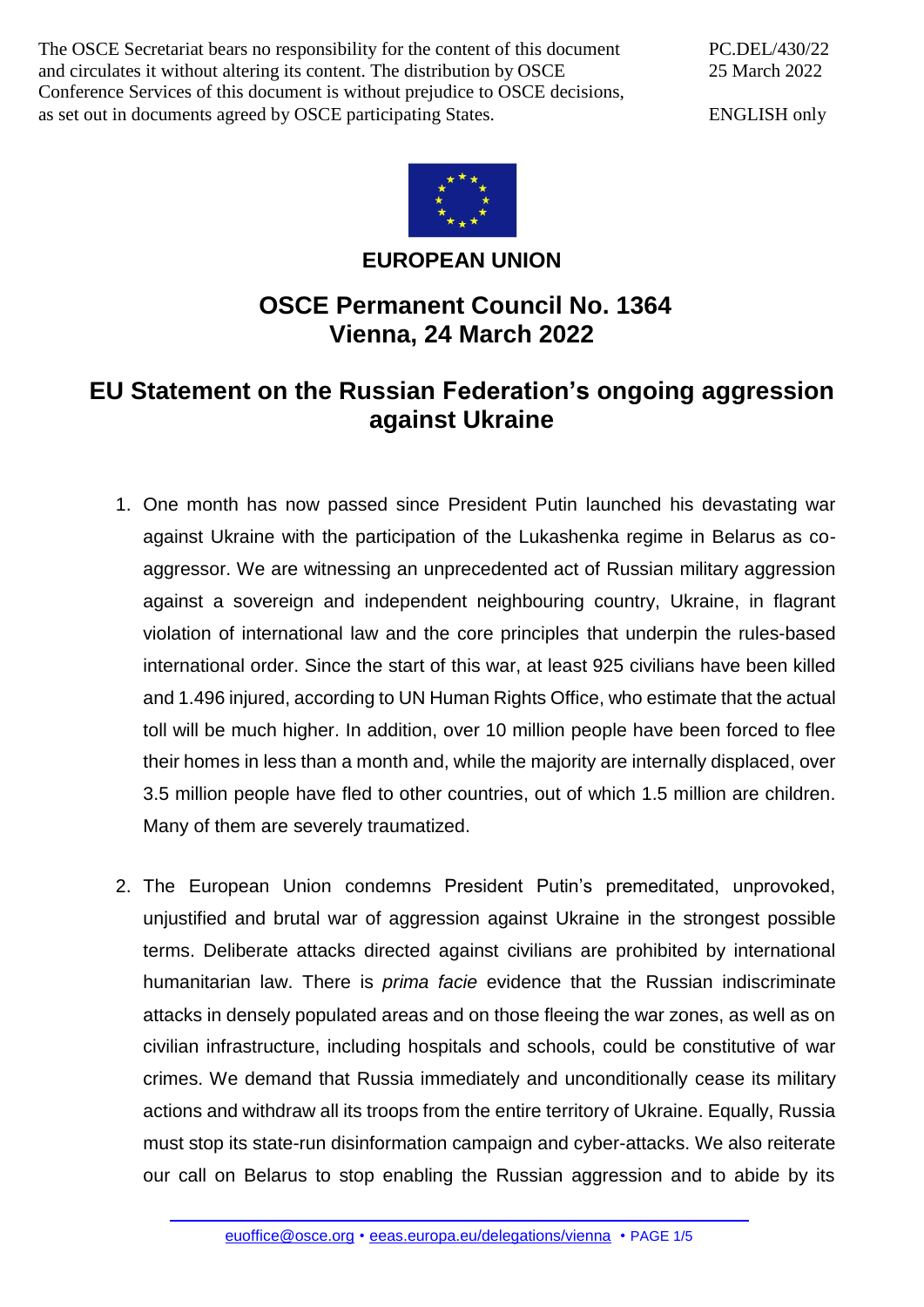international obligations. The EU resolutely supports Ukraine's inherent right to selfdefence, and the Ukrainian Armed Forces' efforts to defend Ukraine's territorial integrity and population in accordance with Article 51 of the UN Charter.

- 3. Russia has no right under international law to use unilateral force on the territory of a third country and bears full responsibility for these acts of military aggression and all the destruction and loss of life. The International Court of Justice has ordered Russia to immediately suspend its military operations on the territory of Ukraine, stating that it has found no evidence to substantiate Russia's "justifications" of the war. We demand that Russia complies with the provisional measures order of the Court, which is binding under international law. We also support all efforts to gather evidence and document the atrocities of this war, including by the International Criminal Court's prosecutor, the UN Human Rights Council and the OSCE, through the Moscow Mechanism and other tools. The perpetrators of these serious Human Rights violations and possible war crimes, including the responsible government officials and military leaders, will be held accountable.
- 4. The European Union condemns in the strongest possible terms Russia's siege and heavy bombardment of Mariupol and the intensification of Russian offensive formations around big cities including Kyiv, Chernihiv, Zaporizhzhia, Mykolaiv, Berdiansk and Kryvy Rih. The situation in Mariupol is catastrophic. Russian troops have pummelled the city with artillery, rockets and missiles - damaging or destroying over 90% of the city. They bombed an art school in which 400 residents had taken shelter. This follows the bombing last week of a theatre where civilians were sheltering and hundreds of people were trapped beneath rubble in a basement. They have also cut off access to electricity, heating, fresh water, food and medical supplies, consciously creating a humanitarian catastrophe, which Moscow reprehensibly blamed on Ukraine for refusing to surrender. According to local authorities at least 2.300 people have been killed in the city and in some cases, there has been no other option but to bury the dead in mass graves. We are appalled by the reports, including from Human Rights Watch, indicating that Russian forces are using cluster munition against civilians, including in three separate attacks in Mykolaiv.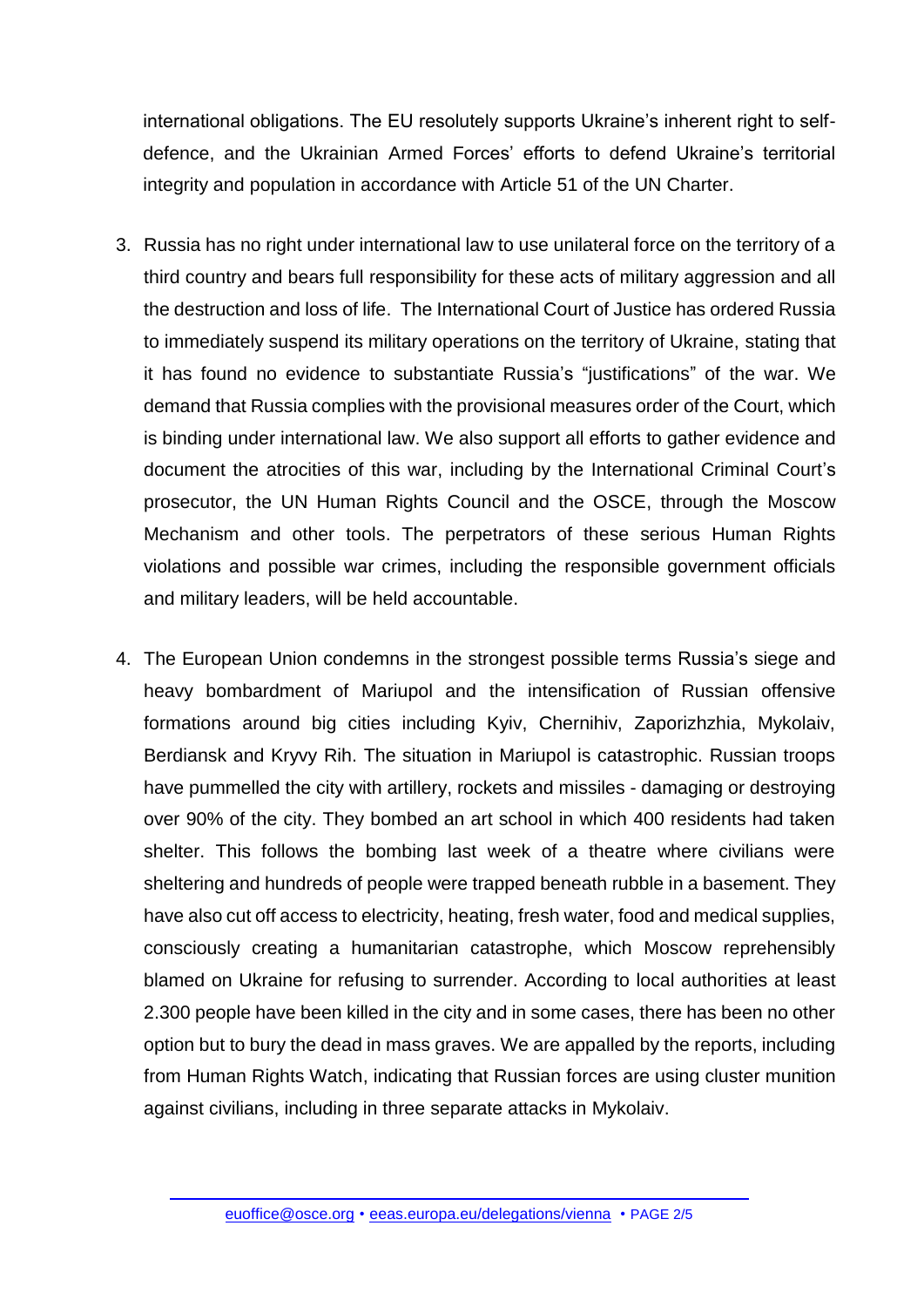- 5. These pitiless and deliberate attacks on civilians and civilian infrastructure are shameful and totally unacceptable. Like the UN, we are calling on the Russian Federation to urgently agree to a sustained ceasefire in order to allow for safe passage for civilians who wish to leave and comply with its obligation to ensure the free and safe movement and access for those delivering humanitarian assistance. As in all conflict situations or situations of displacement, women and children are particularly vulnerable to human rights abuses and their rights must be safeguarded and upheld.
- 6. We strongly condemn the kidnappings of democratically elected mayors and local representatives by the Russian Armed Forces and call for their immediate release. Any attempt by Russia to conduct unlawful referenda to create illegitimate alternative administrative structures in Ukraine will be considered null and void. In this context, we are impressed by the determination and courage of the residents of Kherson, peacefully opposing any attempts of the Russian Armed Forces to declare their control over the city.
- 7. Putin's war in Ukraine is mirrored by a wide-ranging and systematic crackdown on human rights and fundamental freedoms in Russia. We strongly condemn Russia's propaganda and disinformation campaign at all levels and fora. Through its propaganda proxies, the Kremlin actively incites militarism and chauvinism, while brutally denying freedom of speech and other fundamental rights and freedoms to the Russian people. As the RFoM pointed out last week, media are subject to harsh censorship, including the ban on describing the Russia-inflicted war as a war or even saying "no to war". Freedom of peaceful Assembly is grossly disrespected, as peaceful protesters are routinely detained. Moreover, independent judiciary has long been lost, as politically motivated court rulings testify, not least in the case of opposition leader Alexei Navalny. As a result of Russia's ruthless actions in Ukraine gravely violating the Council of Europe statute, the country's membership of the Organisation was ceased last week. It is regrettable that President Putin has deprived its citizens of the possibility of filing their complaints to the European Court of Human Rights, thus further limiting Russian citizens' access to legal remedies. There are, nevertheless, brave individuals in Russia, such as the journalist Marina

[euoffice@osce.org](mailto:euoffice@osce.org) • [eeas.europa.eu/delegations/vienna](http://eeas.europa.eu/delegations/vienna) • PAGE 3/5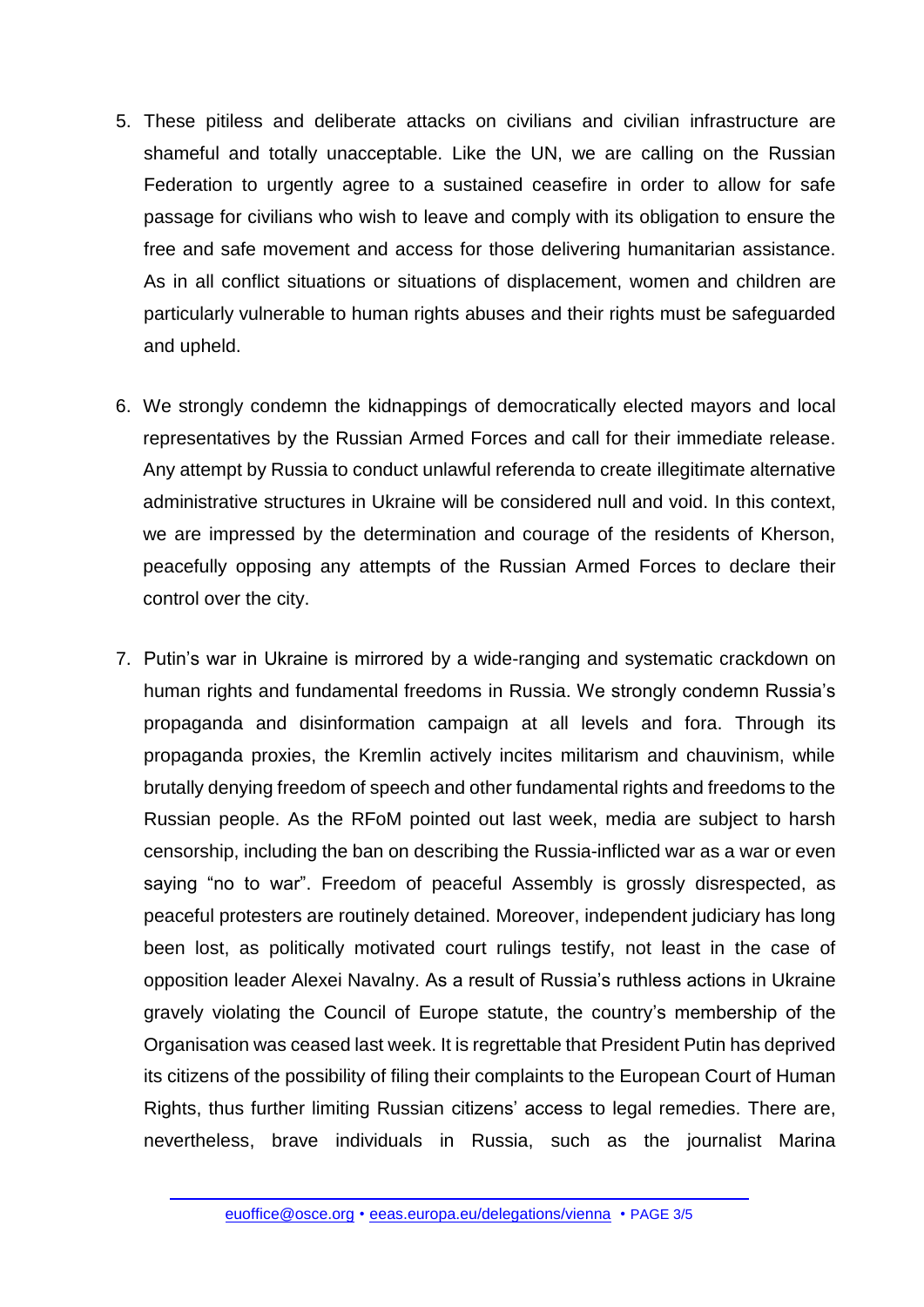Ovsyannikova, who stand up against the official propaganda. We applaud the courage of all those in Russia who defend the values of democracy, freedom and peace at high personal risk and underline the importance of fighting the propaganda campaign by enlightening the Russian people about the war in Ukraine.

- 8. Mr Chair, let us be clear: the use of chemical and biological weapons anywhere, at any time, by anyone and under any circumstances is unacceptable and contravenes international law prohibiting the use of such weapons. Russia's continued disinformation attempts about biological labs and chemical weapons in Ukraine don't have any substance or credibility. Ukraine has been faithfully implementing its obligations under UNSCR 1540 and a number of other organisations, including the OSCE, and the EU has been providing assistance in this regard. In the event of a biological or chemical incident, Russia would bear full responsibility.
- 9. The EU and its transatlantic and likeminded partners have reacted strongly and in an unprecedented way to the Russian aggression by targeting those who bear the responsibility of this unlawful attack with the most far-reaching and hard-hitting sanctions packages in our Union's history. We have also sanctioned key individuals in Belarus for their involvement in facilitating the Russian military aggression from Belarusian territory. We are prepared to adopt further restrictive measures if President Putin does not stop and reverse the military aggression.
- 10.The European Union reiterates its unwavering support and commitment to Ukraine's independence, sovereignty and territorial integrity within its internationally recognised borders and territorial waters. Ukraine, as any sovereign State, has the inherent right to choose its own future and destiny. We stand by the people of Ukraine and its democratically elected institutions and representatives in this difficult time. The EU and its Member States will continue to provide coordinated political, financial, material and humanitarian support as well as shelter for those who flee the war. We are also committed to provide support for the reconstruction of a democratic Ukraine once the Russian onslaught has been overcome. Ukraine belongs to our European family.

I kindly ask that this Statement be attached to the Journal of the Day.

[euoffice@osce.org](mailto:euoffice@osce.org) • [eeas.europa.eu/delegations/vienna](http://eeas.europa.eu/delegations/vienna) • PAGE 4/5